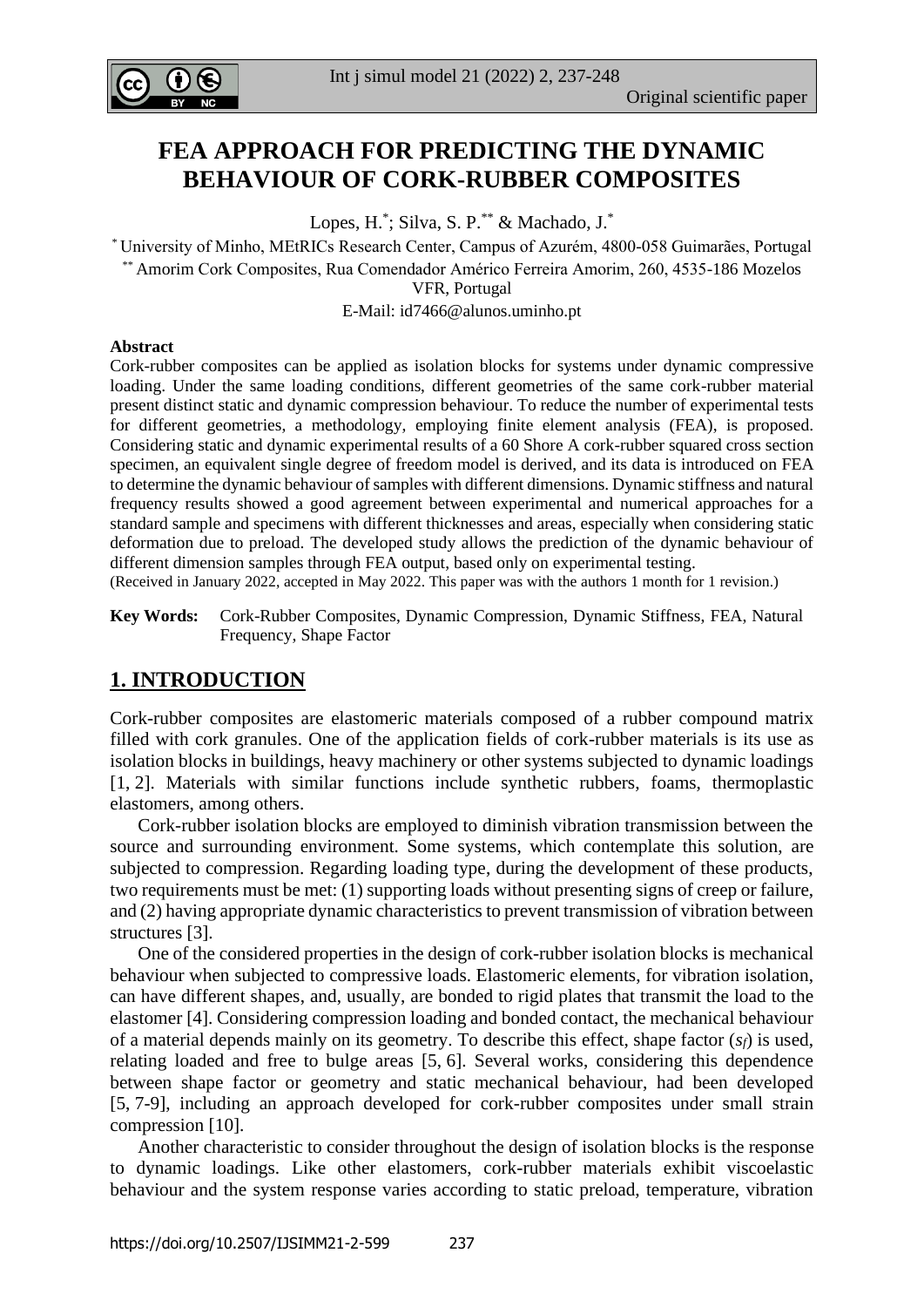frequency and amplitude [11]. Generally, the dynamic mechanical properties of an elastomer can be assessed by different methods, like free, forced non-resonance or resonance vibrations [12]. In the case of isolation blocks, it is common to evaluate the materials based on standard DIN 53513 [13]. Also, to characterize materials, the dynamic stiffness coefficient can be determined, through the ratio between dynamic and static stiffness [4]. Therefore, it is expected that different geometry samples – varying on shape factor, for example – of the same material, besides showing distinct compression behaviour with a bonded contact, also provide different dynamic responses.

 Nowadays, recurring to computational resources, it is possible to model different kinds of materials and simulate the mechanical behaviour according to the desired inputs. The application of previous data, for simulation purposes [14] or to develop models based on machine learning techniques [15], is currently being explored as a tool to determine new materials' properties. Other approaches consist of the development of specific models able to adapt to different materials characteristics without the need to rely on huge experimental datasets [16].

 Finite elements analysis is one of the applied techniques to study elastomers' behaviour at static and dynamic loading conditions [11, 17-20]. Besides elastomers and cork-rubber composites, the application of FEA as part of the study of other bio-based materials has also been addressed in several works [21, 22]. Regarding elastomers' static behaviour, as presented in [10], Young's modulus can provide a relationship between shape factor and apparent compression modulus. Based on the results obtained by [10], an approach, recurring to FEA, was developed to find the dynamic characteristics of cork-rubber specimens obtained through the experimental method based on DIN 53513 [13].

 This article presents a case study regarding 60 Shore A cork-rubber samples with a squared cross section. Based on dynamic compression tests of one specimen, an equivalent single degree of freedom model (SDOF) was derived. Considering a SDOF system and the effect of shape factor on compression behaviour, finite element analysis was employed to determine the dynamic mechanical properties of specimens with different dimensions. To validate the approach, numerical and experimental results from several samples were compared.

 The present study is organized in the following order. Firstly, a general description of the methodology applied in this research is introduced. Experimental methods, considerations about the finite element analysis and its relation to providing the same dynamic mechanical properties given by experimental tests are presented. The results section includes the experimental dynamic results of a sample with  $60\times60\times10$  mm that served as the base for predicting the dynamic behaviour of other specimens. A comparison between the standard sample experimental results with the application of the presented methodology is also presented. Next, the prediction of the dynamic behaviour of samples with various dimensions through FEA outputs and its comparison with previous experimental data is given. Finally, conclusions are presented.

## **2. MATERIALS AND METHODS**

The proposed methodology, in this article, focuses on the determination of dynamic mechanical properties of cork-rubber specimens with different dimensions, based on the obtained data from experimental testing of one sample of the same cork-rubber material, designated beyond this point as "standard sample".

 Overall, in this research, two different methods were applied to determine the dynamic mechanical properties of cork-rubber composites: an experimental test based on DIN 53513 [13] and finite element analysis. In the following sections, descriptions are provided about the setup and data treatment of results for each employed method.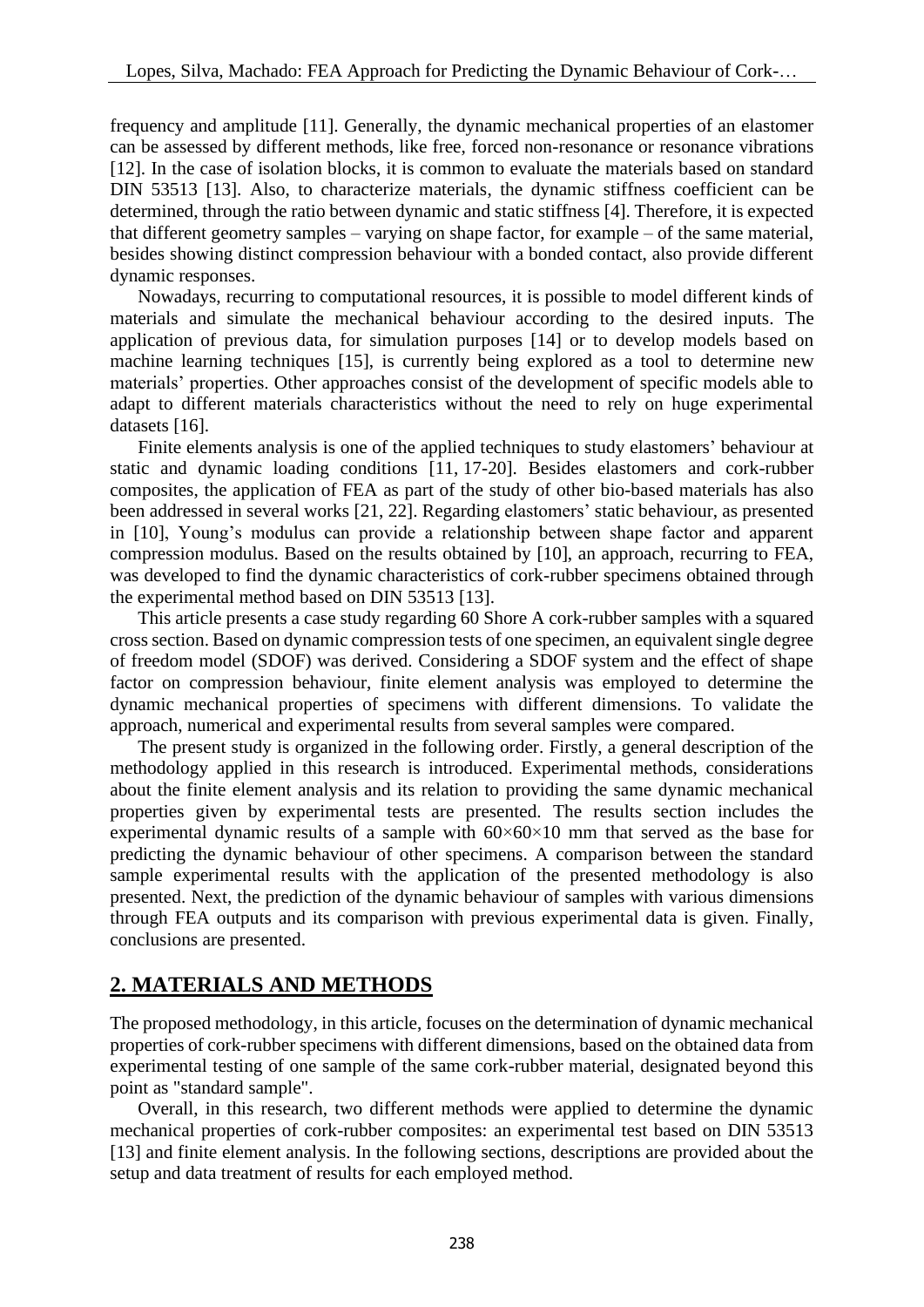A scheme of the proposed approach in this study is presented in Fig. 1. According to the standard sample's results, an equivalent SDOF model is derived to determine the input data for numerical simulation. With the results obtained by the FEA approach, the dynamic properties, based on standard DIN 53513 [13], can be calculated. The dynamic properties studied were dynamic stiffness, dynamic compression modulus and natural frequency of a system composed of a cork-rubber composite as a combination of elastic and viscous components.



Figure 1: Proposed methodology to determine the dynamic properties of samples with different dimensions.

#### **2.1 Experimental tests**

Dynamic and quasi-static compression tests were performed on several specimens of a corkrubber composites material with hardness around 60 Shore A. The tested samples had squared cross sections and different dimensions. Quasi-static compression test was performed first in a universal testing machine at 5 mm/min until strain between 25 and 30 % was achieved. To achieve the behaviour of isolation blocks under the application of compressive loading, no lubricant was applied between the sample and compression plates, simulating a frictional contact. Each sample was successively compressed three times, with only the third test being recorded. From this test, load-displacement data was retrieved, and apparent compression modulus  $(E_c \text{ in } Pa)$  was calculated according to Eq. (1).

$$
E_c = \frac{\sigma}{\varepsilon} \tag{1}
$$

where  $\sigma$  is stress [Pa] and  $\varepsilon$  is strain. Because the studied cork-rubber composites present a linear behaviour until 10 % strain [10], which corresponds to the range of compression deformation considered in the design of vibration isolators [4], the apparent compression modulus was calculated based on the stress value correspondent to that point.

 After the quasi-static compression test, specimens were subjected to a dynamic compression test performed by a servo-hydraulic fatigue machine with a load cell of 25 kN. Based on standard DIN 53513 [13], the test consisted of imposing a sinusoidal load with a mean level correspondent to a specific stress and amplitude of 10 % of the mean load applied at a constant exciting frequency during 150 cycles. Each sample was subjected to different stress levels until a maximum of 3 MPa, after being pre-conditioned at the same exciting frequency with a mean load correspondent to 1.8 MPa with 10 % load amplitude. Data obtained from the last twenty cycles were retrieved and analysed. Parameters like dynamic stiffness  $(k<sub>t</sub>$  in N/m), dynamic compression modulus ( $E_d$  in Pa) and natural frequency of the system  $(f_n$  in Hz), when subjected to each stress level, were calculated according to Eqs. (2), (3) and (4), respectively.

$$
k_t = \frac{F_a}{d_a} \cos \delta \tag{2}
$$

$$
E_d = \frac{k_t T}{A} \tag{3}
$$

$$
f_{n_t} = \frac{1}{2\pi} \sqrt{\frac{k_t g}{F_m}}
$$
(4)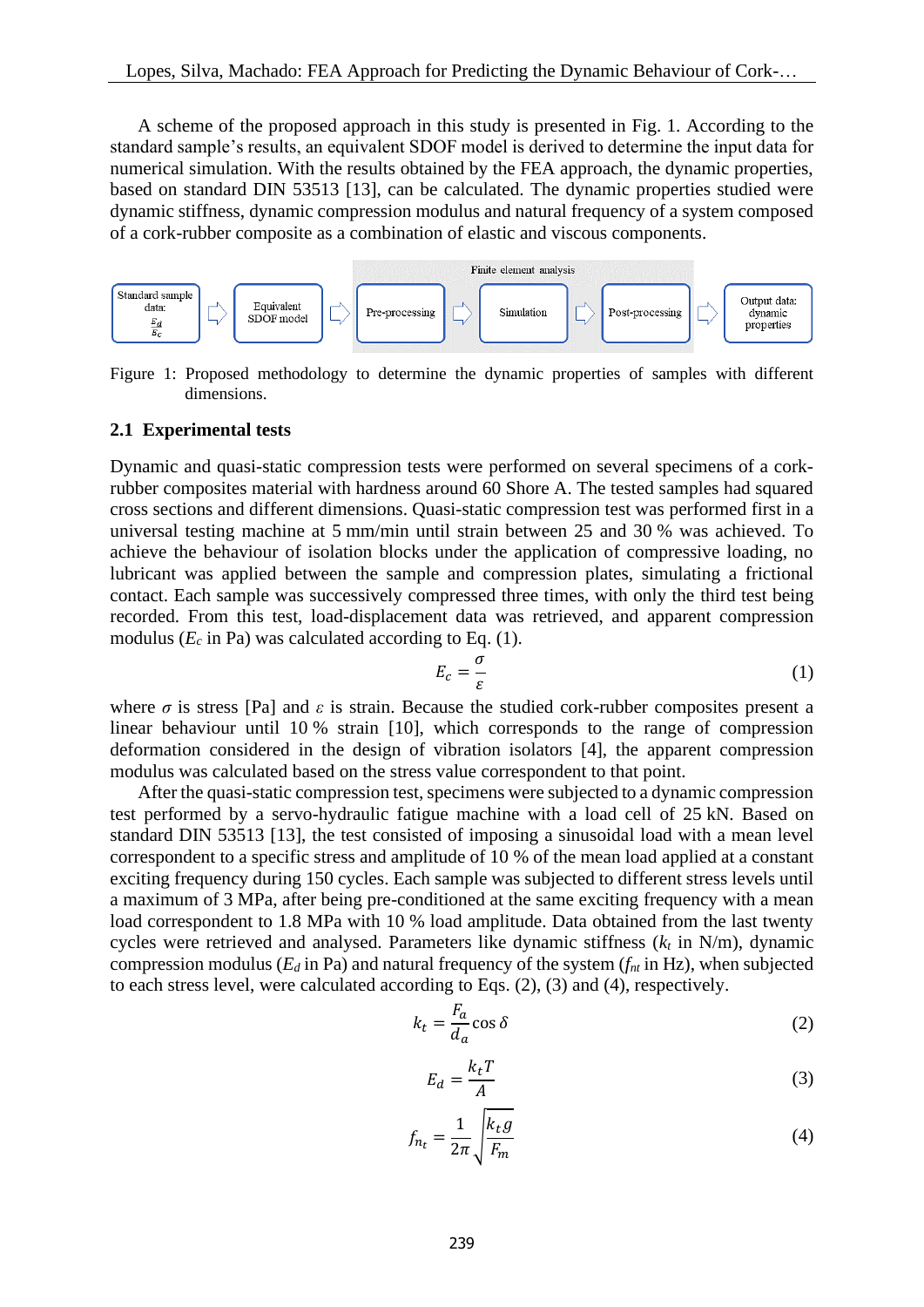where *F* and *d* are load [N] and displacement [m],  $\delta$  is the phase shift between load and displacement, *T* and *A* are the initial thickness [m] and cross section area  $[m^2]$  of the specimen, *a* and *m* are subscripts for the amplitude and mean values of the sinusoidal curves, *t* is the subscript indicative of experimental testing and  $g$  is the gravitational acceleration [m/s<sup>2</sup>].

 Also, with the results from quasi-static and dynamic compression tests, the ratio between dynamic and apparent compression modulus was calculated at different stress ranges.

### **2.2 Finite element analysis**

To obtain the properties considered in the experimental method, Eqs. (2) to (4), harmonic analysis was conducted using FEA. Simulations were performed using the Harmonic Response module of Ansys Workbench. The finite element model was composed of a continuous solid block, representing the cork-rubber specimen. A mass point was added to the top surface of the block and its value correspond to a certain stress level imposed on a cork-rubber specimen during dynamic experimental tests. A fixed support condition was considered on the opposite surface of the block. The numerical analysis consisted of simulating the application of a sinusoidal load with an amplitude of 10 % of the mean applied load, recording as output the displacement amplitude of the system at the value of the exciting frequency used in experimental tests of the standard sample. The experimental setup and 3-D finite element model are presented in Figs. 2 a and 2 b, respectively.



Figure 2: Dynamic compression of a cork-rubber composite sample: a) experimental setup; b) finite element model.

 The stiffness and damping characteristics of the system were entered in the simulation as properties of the cork-rubber material. For each stress level, the equivalent Young's modulus (*E*0*eq* in Pa) was determined and used as input for the simulation. The methodology and procedure to calculate Young's modulus are presented in section 2.3. Density and Poisson's ratio of the cork-rubber composite were also introduced as inputs. Density corresponded to 1075 kg/m<sup>3</sup>. The value of Poisson's ratio was 0.31, as considered in [10]. Due to the hysteretic nature of the material analysed, and loss factor  $(n)$  values for the studied material being very low, the damping ratio ( $\zeta$ ) was calculated based on the phase shift obtained by experimental results, as described in Eq. (5). This parameter was considered constant throughout the stress range since previous results regarding the studied material reveal to be very similar.

$$
\zeta = \frac{\eta}{2} = \frac{\tan \delta}{2} \tag{5}
$$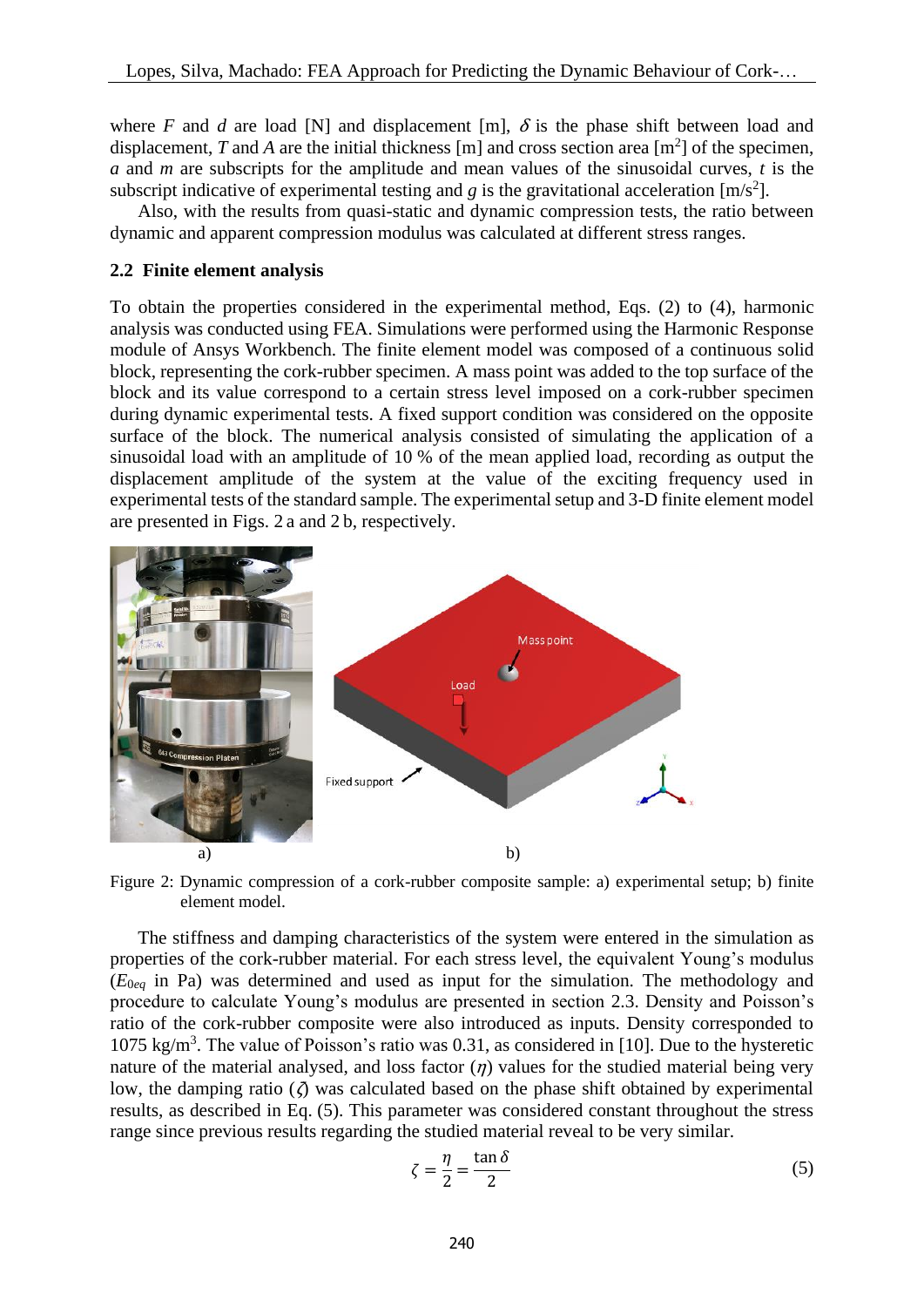#### **2.3 Determination of equivalent properties for FEA**

The general procedure to determine equivalent Young's modulus values to be introduced in finite element analysis is presented in Fig. 3. The effect of the variation of frequency, strain amplitude and temperature on the properties of cork-rubber composites was not considered in this study.



Figure 3: Procedure to find equivalent Young's modulus.

 Using the experimental results of a standard sample, the inputs for the mathematical procedure to determine equivalent Young's Modulus values, include the displacement amplitude obtained for each stress level. As some variability of static behaviour between samples with different shape factors can occur, it was also considered the use of the ratio between dynamic and static compression modulus as input data. The ratio between the two moduli can be calculated based on the experimental results obtained for the standard sample. Based on the apparent compression modulus of another sample with different dimensions, the apparent compression modulus and expected dynamic testing results of an equivalent standard sample (with the same intrinsic properties) are determined, based on the relation between shape factor and Young's modulus  $(E_0$  in Pa) [10]. These are the inputs to be introduced for the mathematical procedure to determine the correspondent equivalent Young's modulus values.

 The mathematical procedure consists of finding a value for the spring constant of a single degree of freedom model, equivalent to the one obtained or expected to be obtained by experimental testing of a standard sample. In a SDOF model composed of a mass (*m* in kg), spring and damper, excited by a sinusoidal external load, the displacement amplitude  $(X_a \text{ in } m)$ , in steady state, is calculated by Eq. (6).

$$
X_a = \frac{F_a}{k} Q \tag{6}
$$

where *k* represents the spring constant [N/m] and *Q* is the amplification factor calculated from Eq. (7).

$$
Q = \frac{1}{\sqrt{(1 - \beta^2)^2 + (2\zeta\beta)^2}}
$$
(7)

where *β* represents the ratio between exciting frequency (*f* in Hz) and natural frequency (*f<sup>n</sup>* in Hz). The phase angle and natural frequency of the SDOF model can be calculated accordingly to Eqs. (8) and (9), respectively.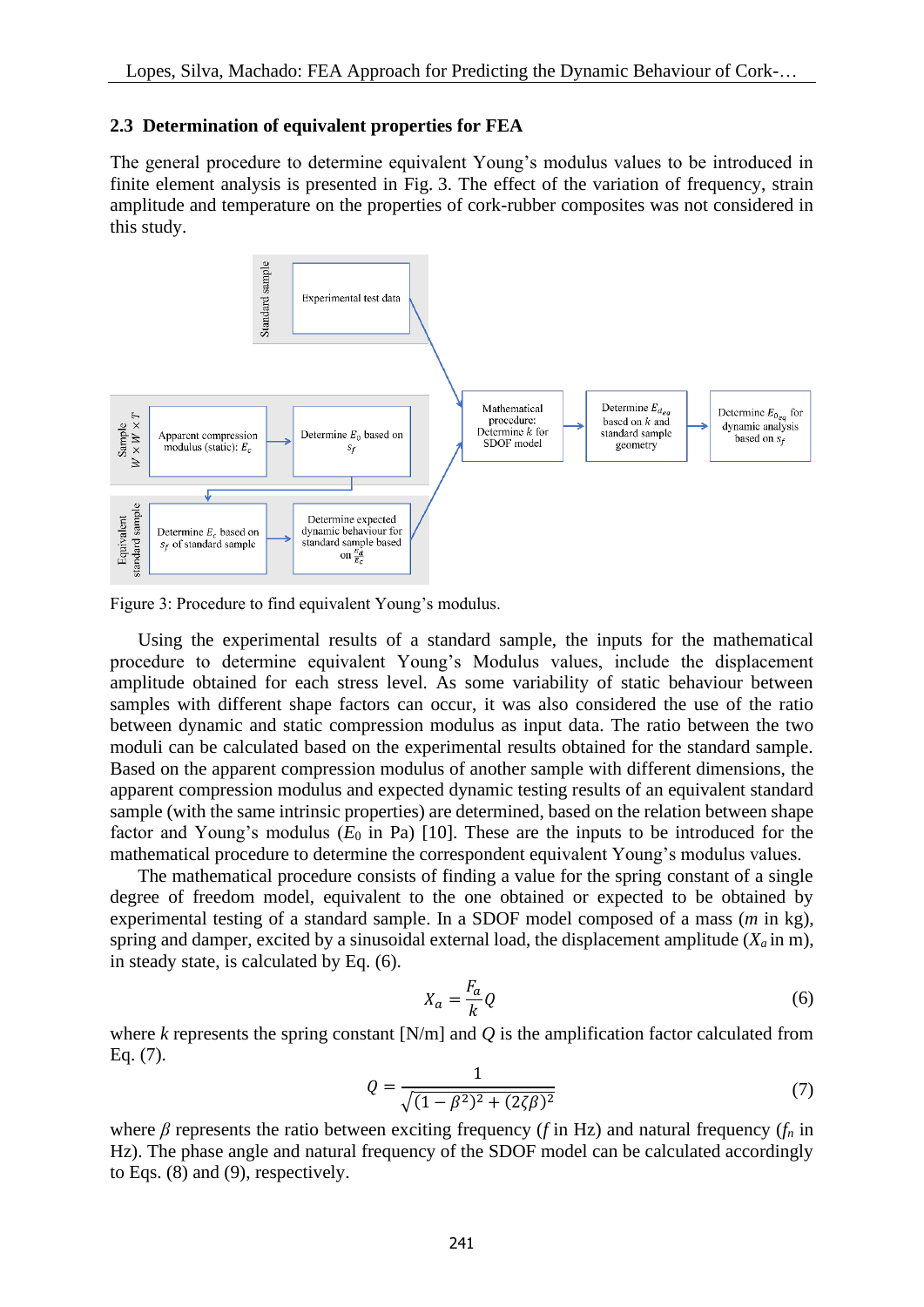$$
\tan \delta = \frac{2\zeta\beta}{1 - \beta^2} \tag{8}
$$

$$
f_n = \frac{1}{2\pi} \sqrt{\frac{k}{m}}\tag{9}
$$

 At each stress level, to obtain the same dynamic properties results of the experimental test through harmonic analysis, the SDOF model's displacement amplitude  $(X_a)$  must be equalled to the displacement obtained through the dynamic testing method  $(d_a)$ . An iterative numeric procedure was employed to determine the value of *k*, that fulfils this condition, according to Eqs. (10) and (11).

$$
X_a = d_a \tag{10}
$$

$$
X_a = \frac{F_a}{k} \left( \sqrt{\left(1 + \tan^2 \delta\right) \left(1 - \frac{4\pi^2 f^2 F_m}{kg}\right)^2} \right)^{-1}
$$
(11)

 The iterative process to find the solution for the stiffness value was performed using Solver add-in from Microsoft Excel. With the value of stiffness, an equivalent dynamic compression modulus (*Edeq* in Pa) can be determined, considering the geometry of the standard sample. Then, according to the shape factor and using the dynamic compression modulus value, an equivalent Young's modulus can be determined based on the results of [10].

#### **2.4 Dynamic properties of samples with different dimensions**

Considering the same cork-rubber composite but specimens with different dimensions from the standard sample, after determining the equivalent Young's modulus for each stress level, dynamic properties were determined based on the results obtained from finite element analyses. The loading conditions corresponded to the same stress levels considered in a standard sample: equal stress level with 10 % load amplitude. Also, the change of thickness on the block due to static deformation must be considered, as described by Gent [12]. Considering the linear behaviour at static compression, the value of dynamic stiffness corresponding to an experimental test, using FEA output, is given by the expression presented in Eq. (12). The dynamic compression modulus and natural frequency are also calculated according to Eqs. (3) and (4).

$$
k_t = \left(1 - \frac{F_m}{E_c A}\right) \frac{F_a}{X_{a_{FEA}}} \cos \delta \tag{12}
$$

where *X<sub>aFEA</sub>* is the displacement amplitude [m] given by the finite element analysis.

#### **3. RESULTS AND DISCUSSION**

For a standard sample, the results obtained by dynamic compression experimental tests are presented first. The results obtained through finite element analysis for the standard sample were analysed and compared against experimental results to validate the developed approach. Based on the dynamic experimental results of the standard sample, predictions about the dynamic mechanical properties of the same cork-rubber material with different dimensions are also presented. Simulation results related to squared cross section blocks with different thicknesses and different areas were analysed and compared against previous experimental data.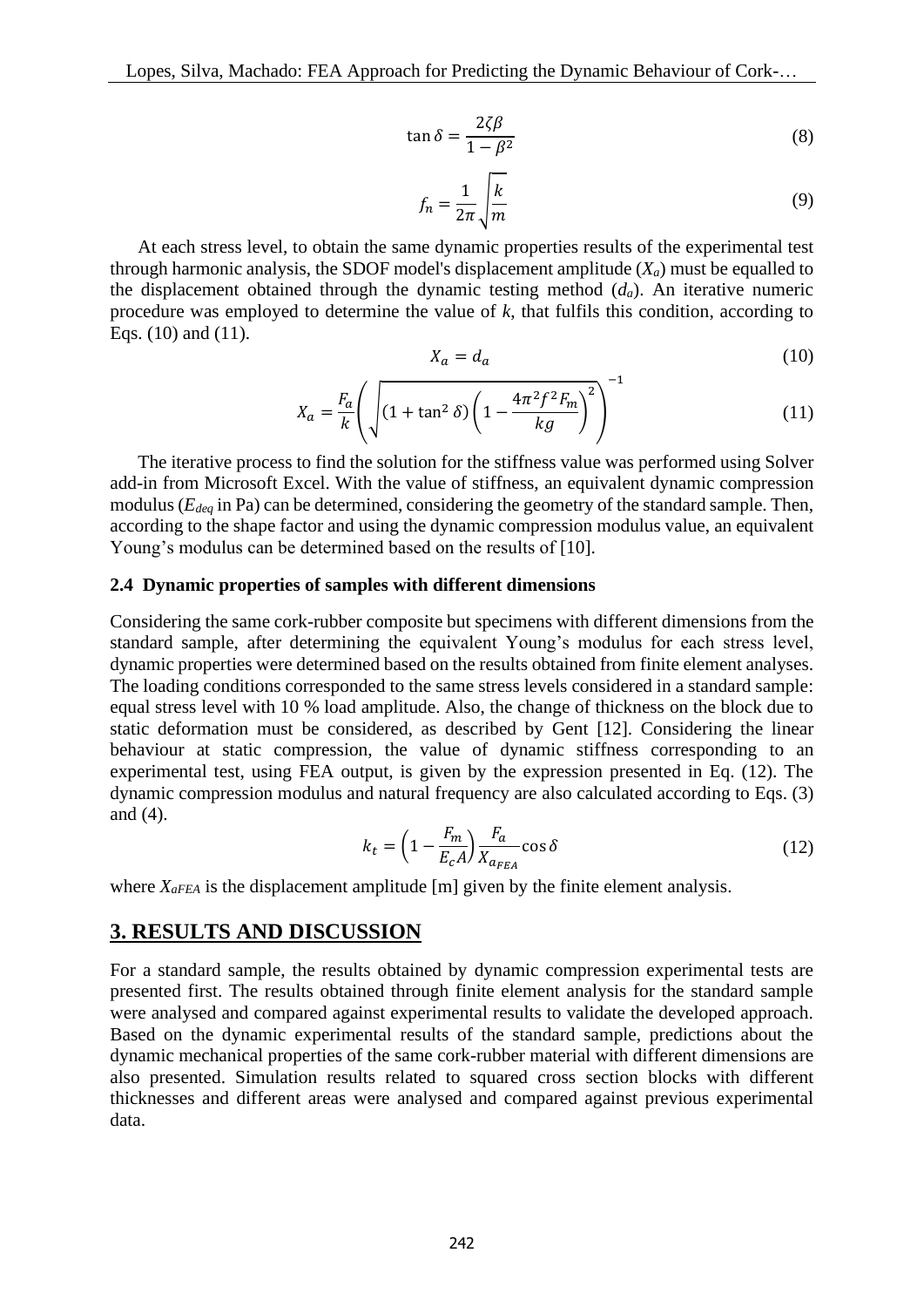### **3.1 Standard sample**

Ten standard samples with a cross section of  $60\times60$  mm and 10 mm thickness (shape factor of 1.5) were characterized in terms of static and dynamic behaviour between 0.5 and 3 MPa. As depicted in Fig. 4, the increase of the stress, imposed in the sample, affects the dynamic compression modulus. In terms of natural frequency, it is possible to verify that natural frequency decreases and tends to stabilize at higher stress levels. There is a combined effect due to the simultaneous variation of dynamic stiffness and the compression level employed on the sample, which affects the natural frequency results.





 Based on the displacement amplitude observed at each stress level, the stiffness values correspondent to an equivalent single degree of freedom model were determined. Equivalent dynamic compression modulus and Young's modulus were also calculated based on the stiffness value obtained by the applied mathematical procedure. Since the shape factor of the standard sample was 1.5, Young's modulus value to be inserted on finite element analysis was determined according to the expression presented in Eq. (13) [10]:

$$
E_{0_{eq}} = 0.775 E_{d_{eq}} \tag{13}
$$

 Table I presents data relative to the experimental dynamic test and the results obtained by the mathematical procedure to achieve equivalent Young's modulus values, considering the conditions of the experimental test.

|                                   | <b>Experimental data</b> | <b>Equivalent SDOF model</b>    |                            |             |                 |                 |
|-----------------------------------|--------------------------|---------------------------------|----------------------------|-------------|-----------------|-----------------|
| <b>Exciting freq.</b><br>$f$ (Hz) | tan $\delta$             | <b>Stress</b><br>$\sigma$ (MPa) | Load amplitude<br>$F_a(N)$ | $E_d$ (MPa) | $E_{deg}$ (MPa) | $E_{0eq}$ (MPa) |
| 5                                 | 0.09                     | 0.5                             | 180                        | 19.9        | 20.4            | 15.8            |
|                                   |                          |                                 | 360                        | 22.8        | 23.8            | 18.4            |
|                                   |                          | 1.5                             | 540                        | 25.0        | 26.5            | 20.5            |
|                                   |                          |                                 | 720                        | 27.9        | 29.9            | 23.2            |
|                                   |                          | 2.5                             | 900                        | 31.4        | 33.9            | 26.3            |
|                                   |                          | 3                               | 1080                       | 35.6        | 38.6            | 29.9            |

Table I: Dynamic test conditions and results of equivalent SDOF model.

 The displacement amplitude results, obtained by FEA, were used to calculate the expected dynamic stiffness and natural frequency according to Eqs. (2) and (4), respectively. Results of dynamic stiffness and natural frequency were compared with experimental data as presented in Fig. 5. As is possible to verify, the results from FEA are within the standard deviation observed in experimental tests, showing a good agreement between the two methods applied in this study. The values of relative error were below 2 % for natural frequency and less than 4 % for dynamic stiffness.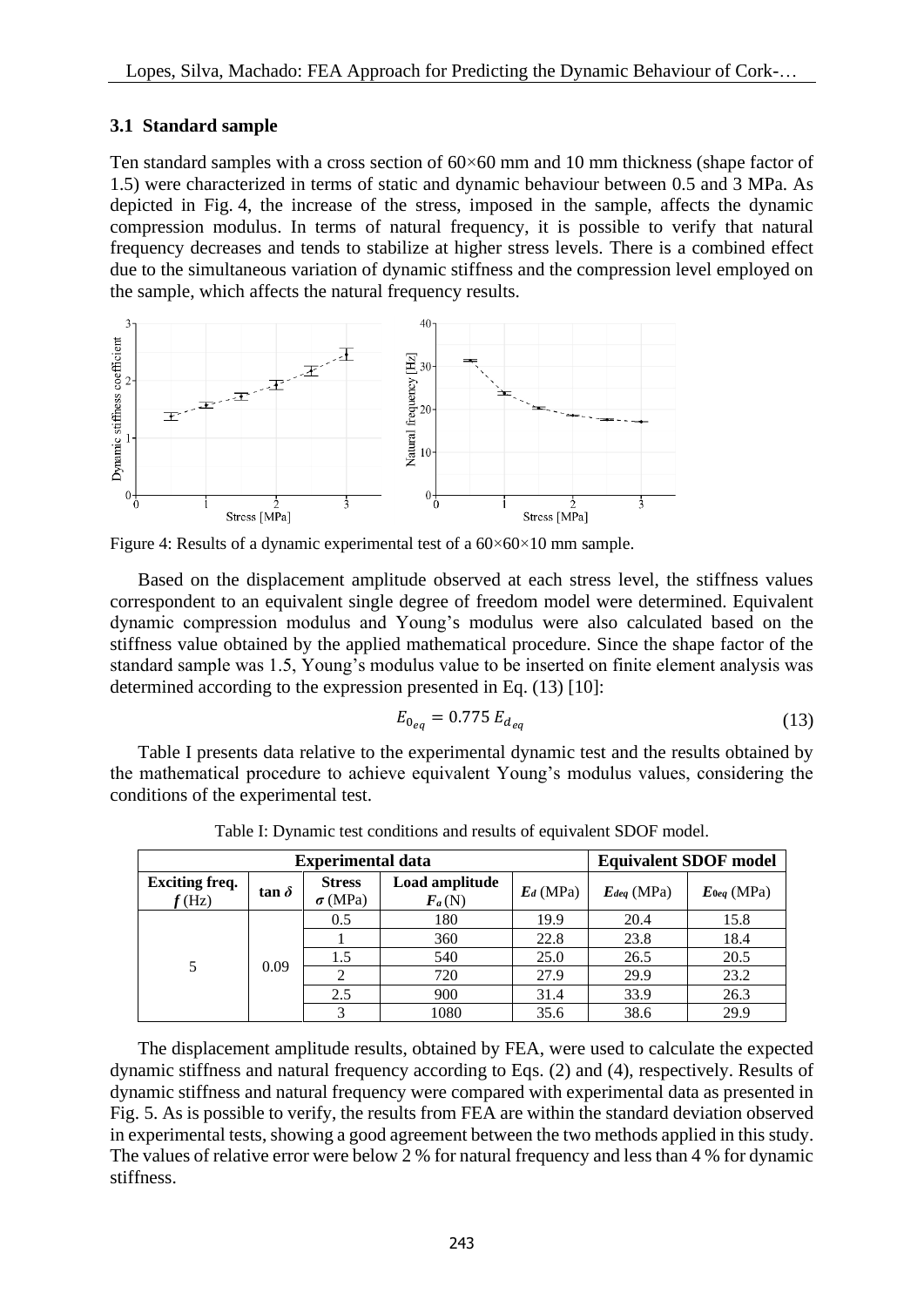

Figure 5: Comparison between dynamic stiffness and natural frequency results obtained by experimental and simulation approaches.

#### **3.2 Samples with different thickness**

Specimens with equal cross section area of the standard sample and different thicknesses were considered to evaluate the performance of the simulation approach. To do that, previous experimental results regarding other different thickness samples of the same cork-rubber composite were used. Due to some differences in terms of static behaviour between these samples and the standard sample presented in previous sections, other standard specimens, with similar static behaviour to the first samples, were considered for the equivalent SDOF model, according to the scheme presented in Fig. 3. Table II shows the apparent compression modulus of equivalent standard samples considering previous quasi-static experimental results of different thickness samples. Based on the dynamic stiffness coefficient obtained from the standard sample experimental results (Fig. 4 a), the dynamic behaviour of equivalent standard samples was also determined. The values of dynamic compression modulus (*Ed*) of the correspondent standard samples for each case are presented in Fig. 6.

|                                      | <b>Results from</b>    | compression tests | <b>Equivalent standard</b><br>sample $(s_f = 1.5)$ |             |
|--------------------------------------|------------------------|-------------------|----------------------------------------------------|-------------|
| <b>Thickness <math>T</math></b> (mm) | <b>Shape factor</b> Sf | $E_c$ (MPa)       | $E_0$ (MPa)                                        | $E_c$ (MPa) |
| 25                                   | 0.6                    | 4.93              | 4.20                                               | 5.42        |
| 30                                   | 0.5                    | 5.60              | 4.87                                               | 6.28        |
| 50                                   | 0.3                    | 5.57              | 5.12                                               | 6.61        |

Table II: Apparent compression modulus of standard sample  $60 \times 60 \times 10$  mm considering static compression data of other specimens.



Figure 6: Dynamic compression modulus of standard samples considering static compression data from other specimens.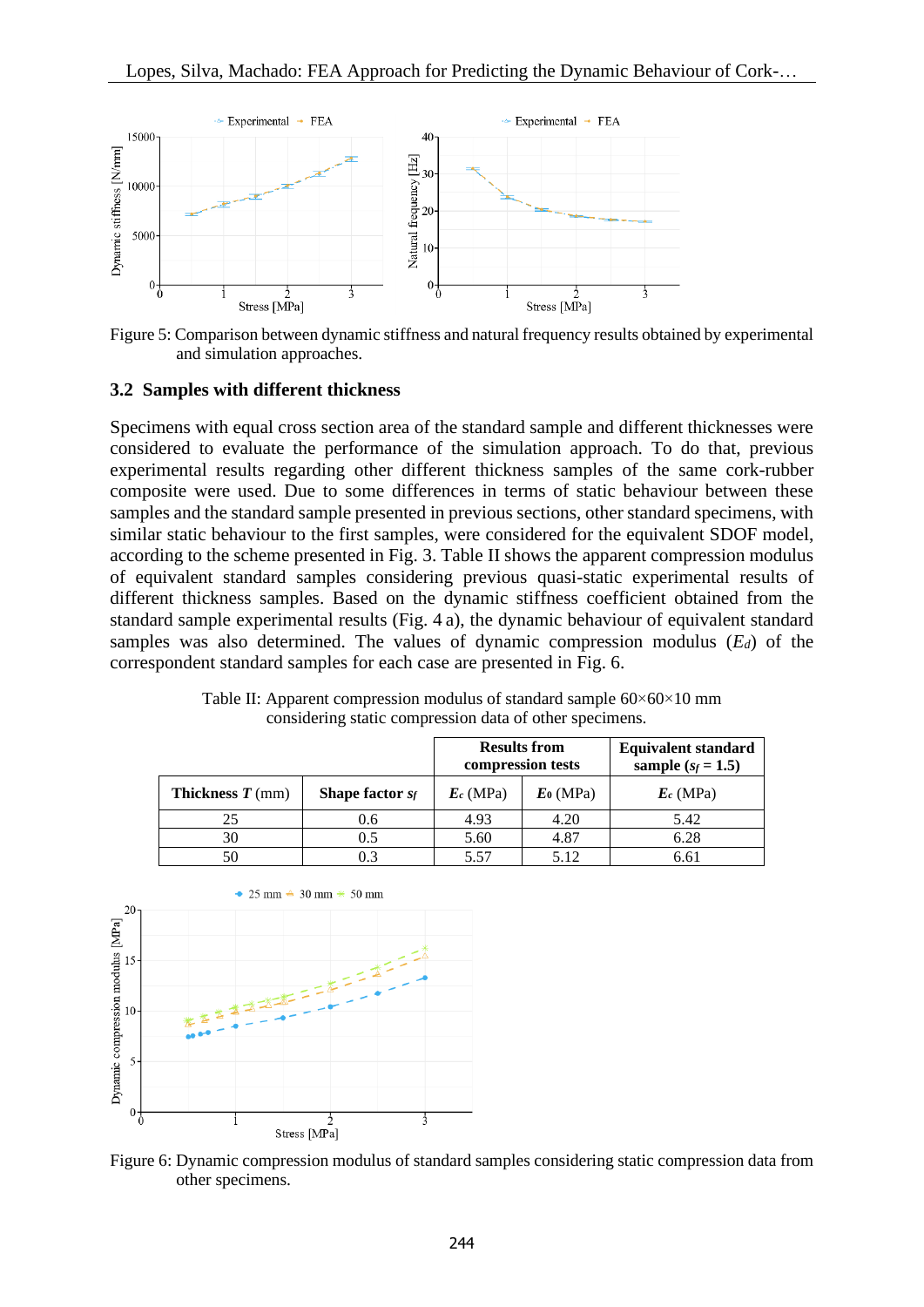Other input conditions to determine the values of Young's modulus to be entered in the FEA were the same ones considered in the experimental testing of the standard sample, except for the value of exciting frequency. In this case, previous experimental tests of higher thickness samples were performed at 15 Hz. To be able to compare the results obtained by FEA with this data, an exciting frequency of 15 Hz was introduced in the mathematical procedure to retrieve the input values for FEA simulation.

 The results of the expected dynamic stiffness and natural frequency between 0.5 and 3 MPa, based on the simulation results for samples with thickness values presented in Table II, are represented in Fig. 7. Comparison with available previous experimental results was only possible inside the stress range considered. Maximum errors occurred for the sample with 25 mm thickness (shape factor of 0.6) with values of 3.1 % for natural frequency and 8.5 % for dynamic stiffness. Differences could be related to some small variations of some conditions during the experimental test, such as load amplitude, or due to the results related to the use of linear interpolation to determine the apparent compression modulus for a sample of shape factor 0.6.



Figure 7: Comparison between dynamic stiffness and natural frequency results obtained by experimental and simulation approaches for samples with other thicknesses.

#### **3.3 Samples with different cross section areas and thicknesses**

The dynamic behaviour of samples with different cross section areas and thicknesses was also determined through the FEA approach. Previous experimental results of cork-rubber squared blocks samples with cross section 150×150 mm were also used for comparison. For this case, a similar compression behaviour between the three geometries was assumed considering Young's modulus of 4.4 MPa. As described in the previous section, an equivalent standard sample with similar static behaviour was considered for the equivalent SDOF model. The conditions and results of the mathematical procedure for the determination of the equivalent SDOF model are presented in Table III.

|                                   | <b>Experimental data</b> | <b>Equivalent SDOF model</b>    |                            |             |                 |                 |
|-----------------------------------|--------------------------|---------------------------------|----------------------------|-------------|-----------------|-----------------|
| <b>Exciting freq.</b><br>$f$ (Hz) | tan $\delta$             | <b>Stress</b><br>$\sigma$ (MPa) | Load amplitude<br>$F_a(N)$ | $E_d$ (MPa) | $E_{deq}$ (MPa) | $E_{0eq}$ (MPa) |
| 15                                | 0.09                     | 0.56                            | 201.6                      | 8.0         | 13.1            | 10.1            |
|                                   |                          | 0.96                            | 345.6                      | 8.9         | 17.6            | 13.6            |
|                                   |                          | 1.52                            | 547.2                      | 9.9         | 23.7            | 18.3            |
|                                   |                          |                                 | 720                        | 11.0        | 29.1            | 22.6            |

Table III: Conditions and results of equivalent SDOF model, considering the standard sample with  $60\times60\times10$  mm.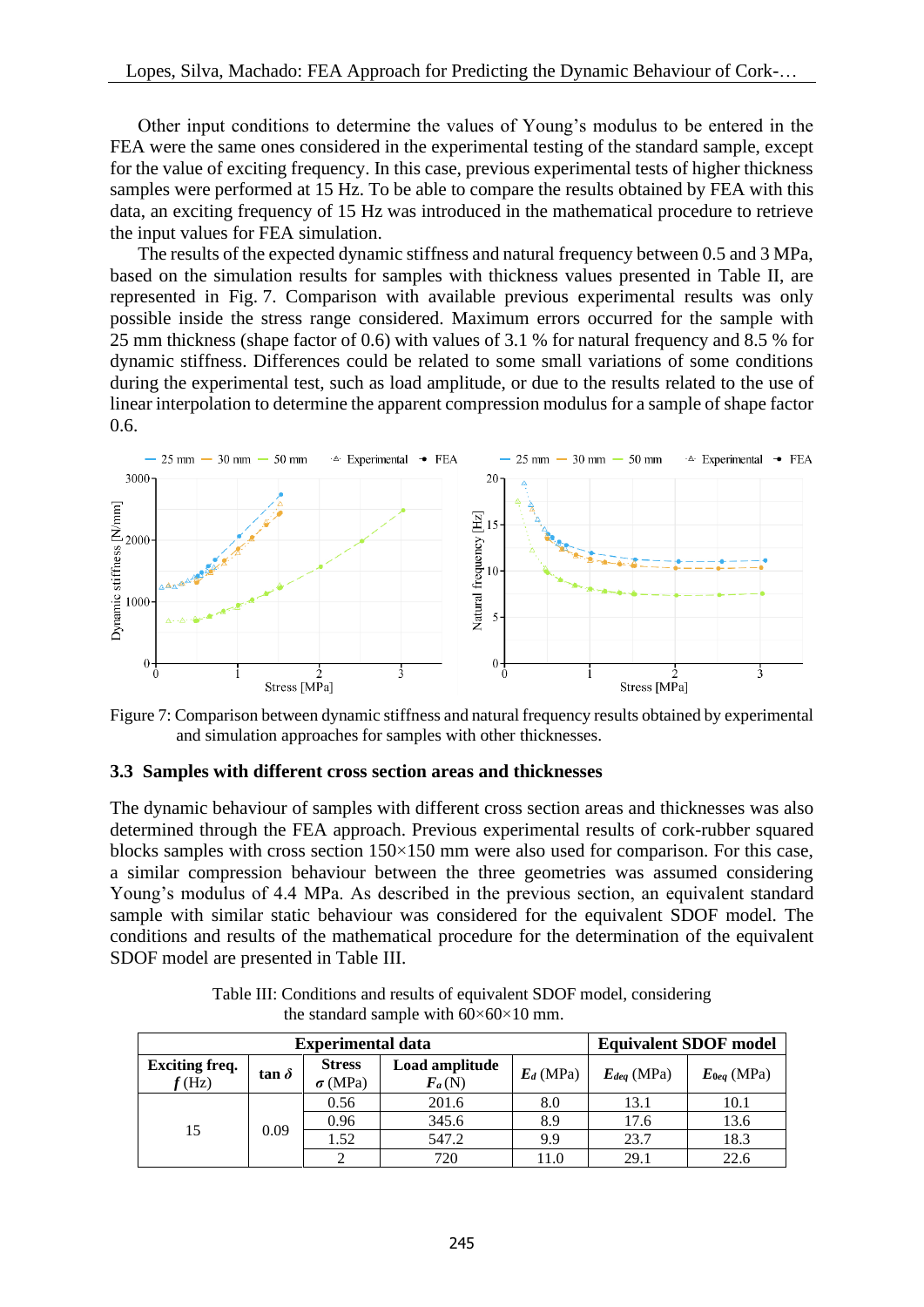In order to determine the dynamic properties of a specimen with a cross section of 150×150 mm, finite element analyses were conducted based on the equivalent Young's modulus and damping ratio presented in Table III. For each stress level, the mass point value was adapted to achieve the same stress imposed in a  $60\times60\times10$  mm sample. Load amplitude values corresponded to 10 % of the mean load considered for the larger cross section. The results obtained by the numerical approach were compared against previous experimental data (Fig. 8).



Figure 8: Comparison between dynamic stiffness and natural frequency results obtained by experimental and simulation approaches for specimens with a cross section area of  $150 \times 150$  mm.

 As is possible to observe, generally, results from the two approaches are in good agreement. However, some differences are noticed for the sample with 20 mm thickness, with a maximum error of 10.1 % for natural frequency and 19.2 % related to dynamic stiffness. In terms of absolute error, the differences between experimental and approach-based natural frequency results were around 1.5 Hz. These differences could be due to the variability between material compounds in terms of dynamic stiffness coefficient or variation of some conditions during the experimental test, such as load amplitude or sample dimensions that could impact the results, especially in terms of dynamic stiffness.

## **4. CONCLUSION**

A new methodology, based on the results from finite element analysis, was developed to determine the dynamic mechanical properties of cork-rubber composites used as isolation blocks for vibration control. Thus, a prediction about the results given by an experimental test based on DIN 53513 can be assessed by knowing the dynamic behaviour of a single sample (standard sample). The application of the presented methodology can provide a valuable tool during the design of specific solutions, and it could allow the reduction of experimental testing of different samples of the same cork-rubber composite material. Also, with the presented approach, it may be possible to save time, materials and resources for obtaining results related to a specific composite during its development stage.

 Generally, the results obtained for a 60 Shore A cork-rubber material with isotropic behaviour revealed a good agreement with experimental results. Differences below 5 % were registered between the developed approach and experimental tests regarding the use of a standard sample with 60×60×10 mm. Based on the ratio between dynamic and apparent compression moduli obtained from the standard sample, predictions were performed about the dynamic stiffness and natural frequency for specimens with the same cross section shape but different dimensions. For most cases, these results showed a good agreement, with a maximum error below 10 % for natural frequency and 20 % for dynamic stiffness, with previous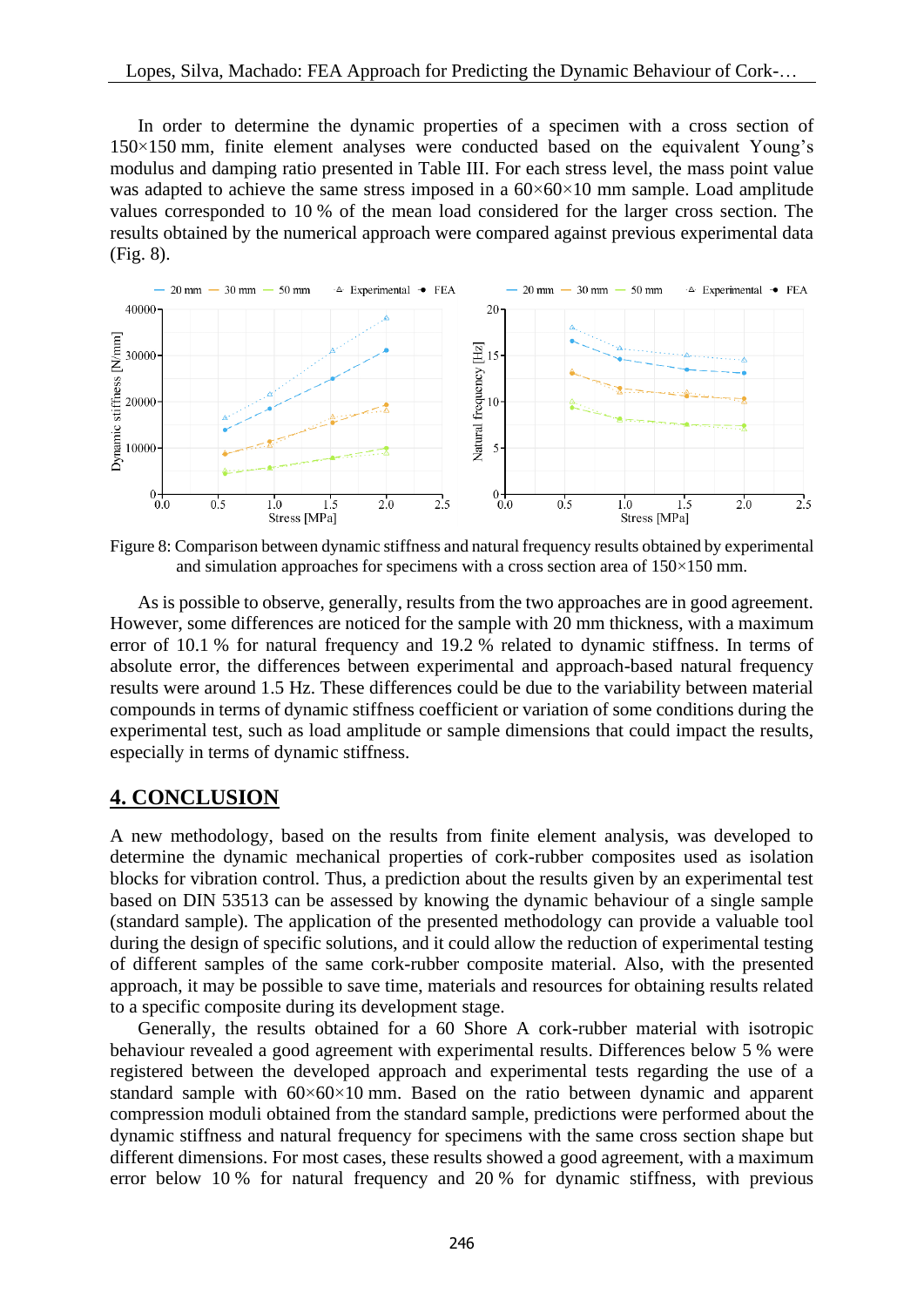experimental data from other samples. Differences could be related to the variation of some experimental factors, like amplitude load, sample dimensions, cork-rubber compounds used for different samples or related to the assumptions of the methodology.

 Regarding this research topic, future works could include the evaluation of the implementation of this methodology in cork-rubber materials with different hardness, cross section shapes or geometries. Also, the utilization of other geometries as standard samples should be evaluated, as well as the effect of the variability of cork-rubber compounds on the results obtained by the numerical approach. Considering other aspects of the mechanical behaviour, such as non-linearity at high strains or anisotropy, the assumptions of the study should also be reconsidered. Another possible research topic can also focus on the application of data-based techniques for properties prediction, such as artificial intelligence methods, and consequently, the development and application of an extensive and representative database for this purpose.

### **ACKNOWLEDGEMENTS**

The authors are grateful to Amorim Cork Composites for providing all materials and resources for this study. Helena Lopes was supported by scholarship SFRH/BD/136700/2018 financed by Fundação para a Ciência e Tecnologia (FCT-MCTES) and co-funded by European Social Fund through Norte2020 (Programa Operacional Regional Norte). This work has been supported by the FCT within the RD Units Project Scope: UIDP/04077/2020 and UIDB/04077/2020.

## **REFERENCES**

- [1] Gil, L. (2009). Cork composites: a review, *Materials*, Vol. 2, No. 3, 776-789, doi[:10.3390/](https://doi.org/10.3390/ma2030776) [ma2030776](https://doi.org/10.3390/ma2030776)
- [2] Silva, S. P.; Sabino, M. A.; Fernandes, E. M.; Correlo, V. M.; Boesel, L. F.; Reis, R. L. (2005). Cork: properties, capabilities and applications, *International Materials Reviews*, Vol. 50, No. 6, 345-365, doi[:10.1179/174328005X41168](https://doi.org/10.1179/174328005X41168)
- [3] Jones, D. I. G. (2001). *Handbook of Viscoelastic Vibration Damping*, John Wiley & Sons, Chichester
- [4] Rivin, E. I. (2003). *Passive Vibration Isolation*, ASME Press, New York, doi[:10.1115/1.80187X](https://doi.org/10.1115/1.80187X)
- [5] Gent, A. N.; Lindley, P. B. (1959). The compression of bonded rubber blocks, *Proceedings of the Institution of Mechanical Engineers*, Vol. 173, No. 1, 111-122, doi[:10.1243/](https://doi.org/10.1243/PIME_PROC_1959_173_022_02) [PIME\\_PROC\\_1959\\_173\\_022\\_02](https://doi.org/10.1243/PIME_PROC_1959_173_022_02)
- [6] Schaefer, R. J. (2002). Mechanical properties of rubber, Harris, C. M.; Piersol, A. G. (Eds.), *Harris'*  Shock and Vibration Handbook, 5<sup>th</sup> edition, McGraw-Hill, New York
- [7] Horton, J. M.; Tupholme, G. E.; Gover, M. J. C. (2002). Axial loading of bonded rubber blocks, *Journal of Applied Mechanics*, Vol. 69, No. 6, 836-843, doi[:10.1115/1.1507769](https://doi.org/10.1115/1.1507769)
- [8] Lindley, P. B. (1979). Compression moduli for blocks of soft elastic material bonded to rigid end plates, *The Journal of Strain Analysis for Engineering Design*, Vol. 14, No. 1, 11-16, doi[:10.1243/03093247V141011](https://doi.org/10.1243/03093247V141011)
- [9] Williams, J. G.; Gamonpilas, C. (2008). Using the simple compression test to determine Young's modulus, Poisson's ratio and the Coulomb friction coefficient, *International Journal of Solids and Structures*, Vol. 45, No. 16, 4448-4459, doi[:10.1016/j.ijsolstr.2008.03.023](https://doi.org/10.1016/j.ijsolstr.2008.03.023)
- [10] Lopes, H.; Silva, S.; Machado, J. (2020). Analysis of the effect of shape factor on cork-rubber composites under small strain compression, *Applied Sciences*, Vol. 10, No. 20, Paper 7177, 10 pages, doi[:10.3390/app10207177](https://doi.org/10.3390/app10207177)
- [11] Koblar, D.; Boltežar, M. (2016). Evaluation of the frequency-dependent Young's modulus and damping factor of rubber from experiment and their implementation in a finite-element analysis, *Experimental Techniques*, Vol. 40, No. 1, 235-244, doi[:10.1007/s40799-016-0027-7](https://doi.org/10.1007/s40799-016-0027-7)
- [12] Gent, A. N. (2012). *Engineering with Rubber*, 3<sup>rd</sup> edition, Carl Hanser Verlag, München, doi[:10.3139/9783446428713](https://doi.org/10.3139/9783446428713)